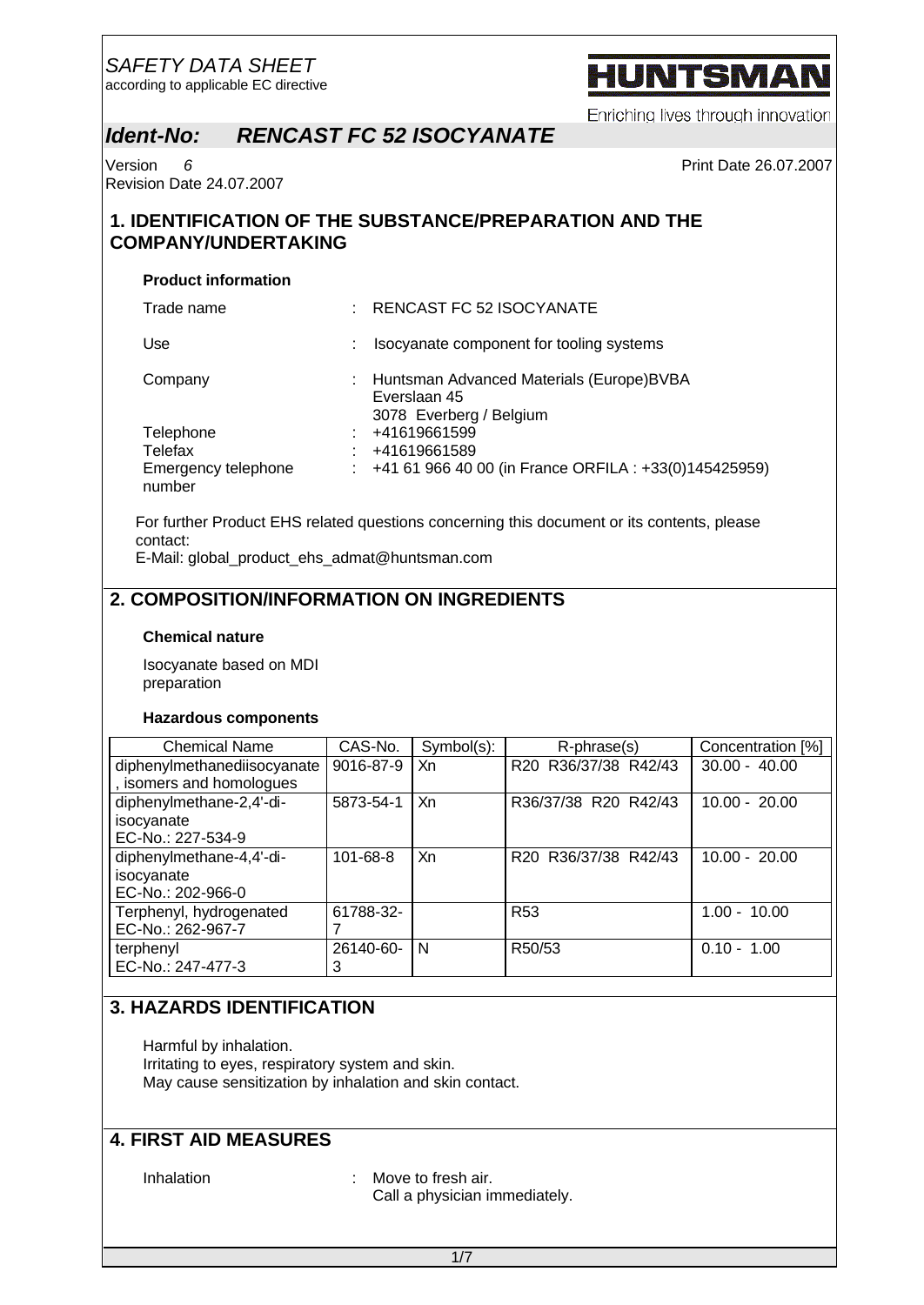according to applicable EC directive

# **HUNTSMAN**

Enriching lives through innovation

## *Ident-No: RENCAST FC 52 ISOCYANATE*

Version *6* Print Date 26.07.2007 Revision Date 24.07.2007

| Eye contact  | Rinse immediately with plenty of water for at least 15 minutes.<br>If eye irritation persists, consult a specialist.    |
|--------------|-------------------------------------------------------------------------------------------------------------------------|
| Skin contact | Wash off immediately with soap and plenty of water.<br>If skin irritation persists, call a physician.                   |
| Ingestion    | Immediately give plenty of water (if possible charcoal slurry).<br>Do not induce vomiting.<br>Obtain medical attention. |

## **5. FIRE-FIGHTING MEASURES**

| Suitable extinguishing<br>media                                     |            | alcohol-resistant foam<br>Carbon dioxide (CO2).<br>Dry powder.                    |
|---------------------------------------------------------------------|------------|-----------------------------------------------------------------------------------|
| Extinguishing media which<br>must not be used for safety<br>reasons | $\sim 100$ | High volume water jet.                                                            |
| Special protective<br>equipment for fire-fighters                   |            | Wear self-contained breathing apparatus and protective suit.                      |
| Further information                                                 |            | Burning produces obnoxious and toxic fumes.<br>Carbon oxides.<br>Nitrogen oxides. |

## **6. ACCIDENTAL RELEASE MEASURES**

| Personal precautions      |               | Keep away from sources of ignition - No smoking.<br>Avoid contact with skin, eyes and clothing.<br>Do not breathe vapours/dust. |
|---------------------------|---------------|---------------------------------------------------------------------------------------------------------------------------------|
| Environmental precautions | $\mathcal{L}$ | Prevent product from entering drains.<br>Do not contaminate surface water.<br>Avoid subsoil penetration.                        |
| Methods for cleaning up   |               | Soak up with inert absorbent material and dispose of as<br>hazardous waste.                                                     |

## **7. HANDLING AND STORAGE**

#### **Handling**

| Ensure adequate ventilation.<br>Handle and open container with care. | Advice on safe handling |  | Provide sufficient air exchange and/or exhaust in work rooms.<br>Avoid formation of aerosol. |
|----------------------------------------------------------------------|-------------------------|--|----------------------------------------------------------------------------------------------|
|----------------------------------------------------------------------|-------------------------|--|----------------------------------------------------------------------------------------------|

#### **Storage**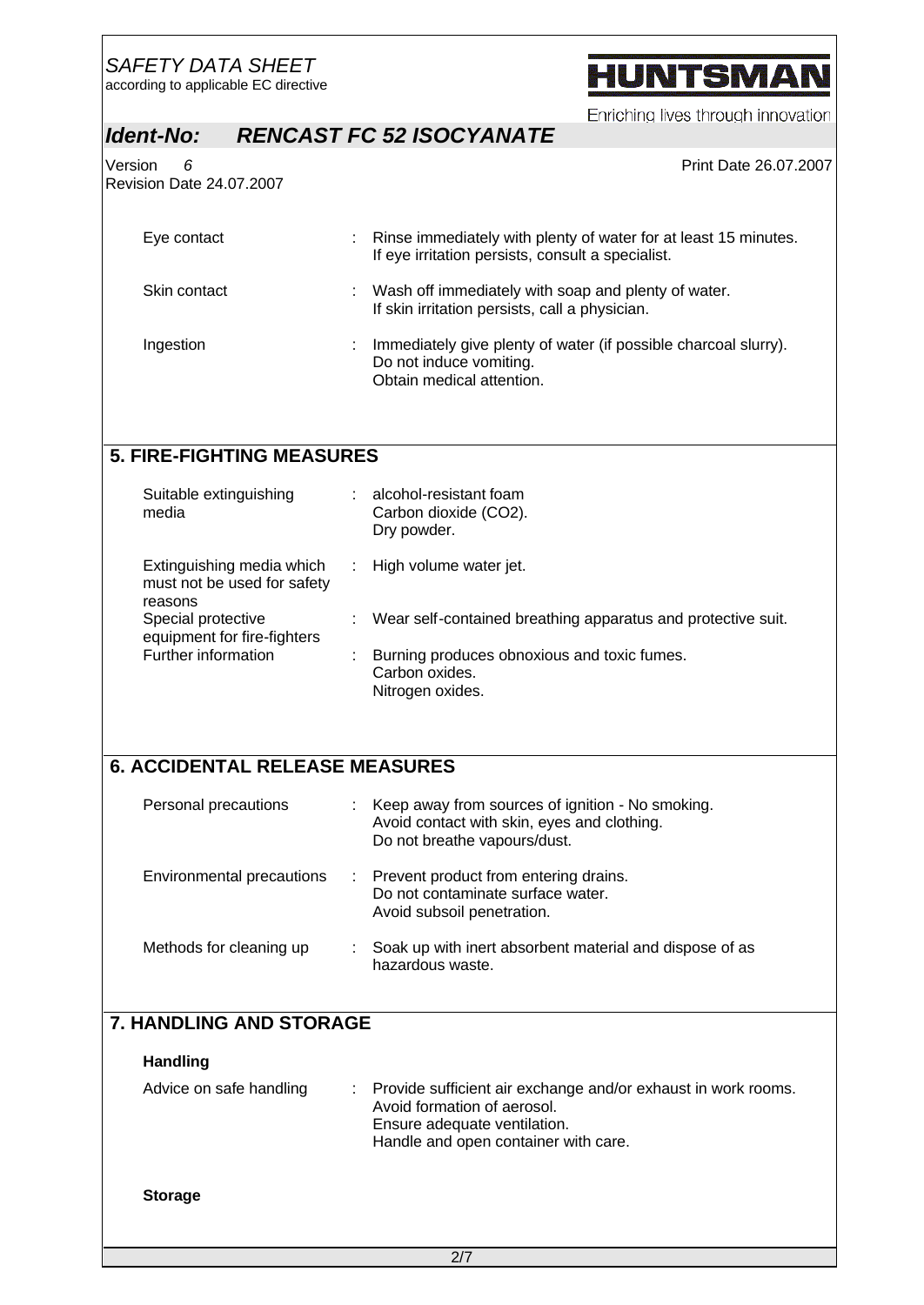according to applicable EC directive

# **HUNTSMAN**

Enriching lives through innovation

## *Ident-No: RENCAST FC 52 ISOCYANATE*

Version *6* Print Date 26.07.2007 Revision Date 24.07.2007

| Further information on<br>storage conditions           | : Keep away from food, drink and animal feeding stuffs.<br>Keep container tightly closed.<br>Keep at temperatures between 5 and 40°C. |
|--------------------------------------------------------|---------------------------------------------------------------------------------------------------------------------------------------|
| Storage hazard class<br>Huntsman Advanced<br>Materials | : Storage class 12, Liquids, not dangerous                                                                                            |

## **8. EXPOSURE CONTROLS / PERSONAL PROTECTION**

#### **Components with workplace control parameters**

| Components                             | CAS-No.  | Control<br>parameters                              | Update | Basis                                  |
|----------------------------------------|----------|----------------------------------------------------|--------|----------------------------------------|
| diphenylmethane-4,4'-di-<br>isocyanate | 101-68-8 | $0.02 \,\mathrm{mg/m3}$<br>$0.07 \,\mathrm{mg/m3}$ |        | GB-MEL <sub>I</sub><br><b>GB-MEL R</b> |

#### **Engineering measures**

No special precautions required.

#### **Personal protective equipment**

| Respiratory protection   |   | In case of insufficient ventilation wear suitable respiratory<br>equipment.<br>Filter type AX-P2 (organic vapours, particles)                                                                                                                                                                                                                                                                                                                                                                                                                                                                                                     |
|--------------------------|---|-----------------------------------------------------------------------------------------------------------------------------------------------------------------------------------------------------------------------------------------------------------------------------------------------------------------------------------------------------------------------------------------------------------------------------------------------------------------------------------------------------------------------------------------------------------------------------------------------------------------------------------|
| Eye protection           |   | Tightly fitting safety goggles.<br>Face-shield.                                                                                                                                                                                                                                                                                                                                                                                                                                                                                                                                                                                   |
| Hand protection          |   | Material of gloves for long term application (BTT>480 min):<br><b>Butyl rubber</b><br>Ethyl Vinyl Alcohol Laminate (EVAL)<br>Material of gloves for short term/splash application (10<br>$min<$ BTT $<$ 480 min $)$ :<br>Nitrile rubber<br>Neoprene rubber<br>Use gloves approved to relevant standards e.g. EN 374<br>(Europe), F739 (US).<br>Suitability and durability of a glove is dependent on usage, e.g.<br>frequency and duration of contact, chemical resistance of glove<br>material and dexterity. Always seek advice from glove<br>suppliers.<br>Additonal information can be found for instance at<br>www.gisbau.de |
| Skin and body protection |   | Protective suit.<br>Safety shoes.                                                                                                                                                                                                                                                                                                                                                                                                                                                                                                                                                                                                 |
| Protective measures      | ÷ | Do not breathe vapours/dust.<br>Keep away from sources of ignition - No smoking.<br>Avoid contact with skin, eyes and clothing.                                                                                                                                                                                                                                                                                                                                                                                                                                                                                                   |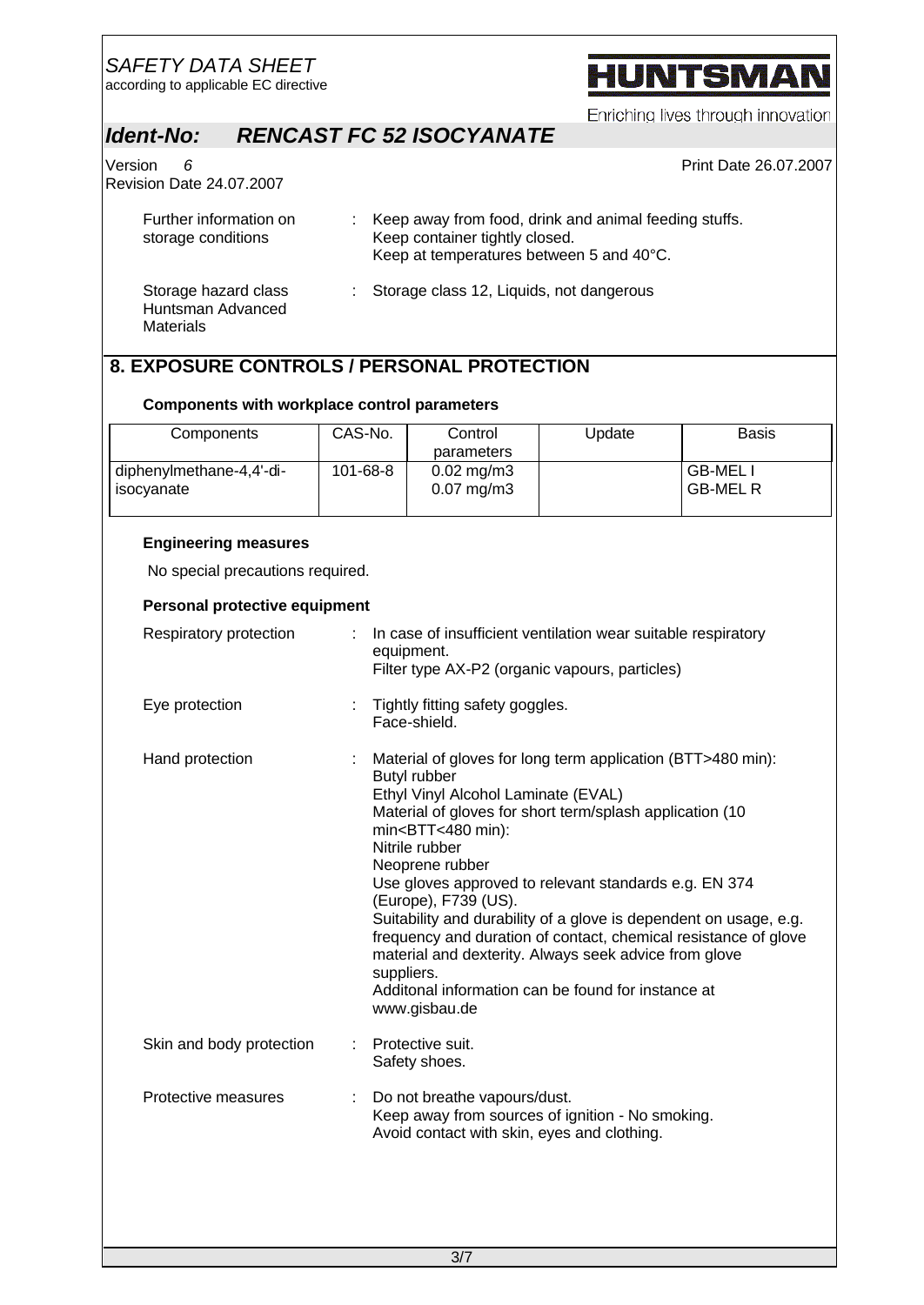according to applicable EC directive

# **HUNTSMAN**

Enriching lives through innovation

## *Ident-No: RENCAST FC 52 ISOCYANATE*

version 6 **Print Date 26.07.2007** Revision Date 24.07.2007

| 9. PHYSICAL AND CHEMICAL PROPERTIES  |                                                                         |
|--------------------------------------|-------------------------------------------------------------------------|
| Form                                 | : liquid                                                                |
| Colour                               | : yellow                                                                |
| Odour                                | : musty                                                                 |
| Boiling point                        | : > 200 °C                                                              |
| Flash point                          | : $> 200 °C$<br>Method: estimated                                       |
| Vapour pressure                      | $: < 0.001$ Pa<br>at 25 °C                                              |
| Density                              | : $1.12$ g/cm3<br>at 20 $\degree$ C                                     |
| Water solubility                     | : at 20 $^{\circ}$ C<br>Note: Decomposes in contact with water.         |
| Viscosity, dynamic                   | : $15 - 60$ mPa.s<br>at 20 $\degree$ C                                  |
| <b>10. STABILITY AND REACTIVITY</b>  |                                                                         |
| Conditions to avoid                  | : Note: Take necessary action to avoid static electricity<br>discharge. |
| Materials to avoid                   | : Strong acids and strong bases.<br>Strong oxidizing agents.            |
| Hazardous decomposition              | : Carbon oxides.                                                        |
| products                             | Nitrogen oxides. Burning produces obnoxious and toxic<br>fumes.         |
| <b>11. TOXICOLOGICAL INFORMATION</b> |                                                                         |
| Acute oral toxicity                  | LD50 rat<br>Dose: $> 2,000$ mg/kg                                       |
| Acute inhalation toxicity            | LC50 rat<br>Dose: 0.49 mg/l                                             |
| Eye irritation                       | irritating<br>rabbit                                                    |
| Skin irritation                      | irritating<br>rabbit<br>dermal                                          |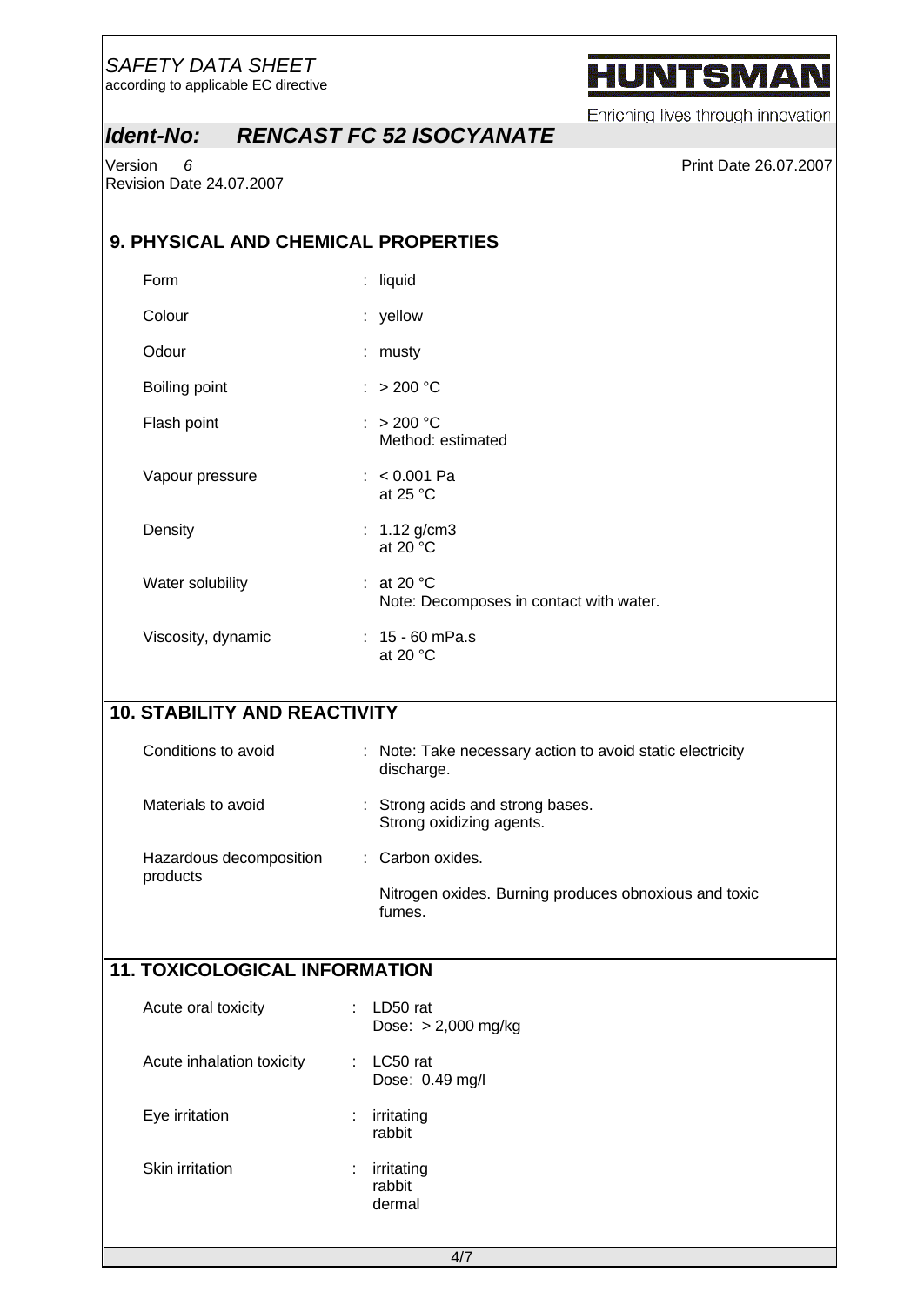| <b>SAFETY DATA SHEET</b><br>according to applicable EC directive | <b>HUNTSMAN</b>                                                                                                                                                                                                                                                                       |
|------------------------------------------------------------------|---------------------------------------------------------------------------------------------------------------------------------------------------------------------------------------------------------------------------------------------------------------------------------------|
|                                                                  | Enriching lives through innovation<br><b>RENCAST FC 52 ISOCYANATE</b>                                                                                                                                                                                                                 |
|                                                                  | Print Date 26.07.2007                                                                                                                                                                                                                                                                 |
| Revision Date 24.07.2007                                         |                                                                                                                                                                                                                                                                                       |
|                                                                  |                                                                                                                                                                                                                                                                                       |
|                                                                  | Causes sensitization.<br>guinea pig<br>dermal                                                                                                                                                                                                                                         |
|                                                                  |                                                                                                                                                                                                                                                                                       |
|                                                                  |                                                                                                                                                                                                                                                                                       |
| Biodegradability                                                 | Result: Not readily biodegradable.                                                                                                                                                                                                                                                    |
|                                                                  |                                                                                                                                                                                                                                                                                       |
| <b>Ecotoxicity effects</b>                                       |                                                                                                                                                                                                                                                                                       |
|                                                                  |                                                                                                                                                                                                                                                                                       |
| Additional ecological<br>information                             | : Avoid subsoil penetration.<br>Prevent product from entering drains.<br>Do not contaminate surface water.                                                                                                                                                                            |
|                                                                  |                                                                                                                                                                                                                                                                                       |
| Product                                                          | Waste Key Number: 070208                                                                                                                                                                                                                                                              |
|                                                                  | Must be incinerated, when in compliance with local regulations.                                                                                                                                                                                                                       |
| Container                                                        | Empty containers can be landfilled after cleaning, when in<br>compliance with the Environmental Protection (Duty of Care)<br>Regulations 1991.                                                                                                                                        |
|                                                                  |                                                                                                                                                                                                                                                                                       |
| <b>Land transport</b>                                            |                                                                                                                                                                                                                                                                                       |
|                                                                  |                                                                                                                                                                                                                                                                                       |
|                                                                  |                                                                                                                                                                                                                                                                                       |
|                                                                  | Not dangerous goods                                                                                                                                                                                                                                                                   |
| Pequiption:                                                      | Not dangerous goods                                                                                                                                                                                                                                                                   |
|                                                                  | Ident-No:<br>Version<br>6<br>Sensitization<br><b>12. ECOLOGICAL INFORMATION</b><br>Elimination information (persistence and degradability)<br>Further information on ecology<br><b>13. DISPOSAL CONSIDERATIONS</b><br><b>14. TRANSPORT INFORMATION</b><br>ADR:<br>Regulation:<br>RID: |

Regulation: Not dangerous goods **Sea transport** *IMDG:* Regulation: Not dangerous goods **Air transport** *IATA-DGR:* Regulation: Not dangerous goods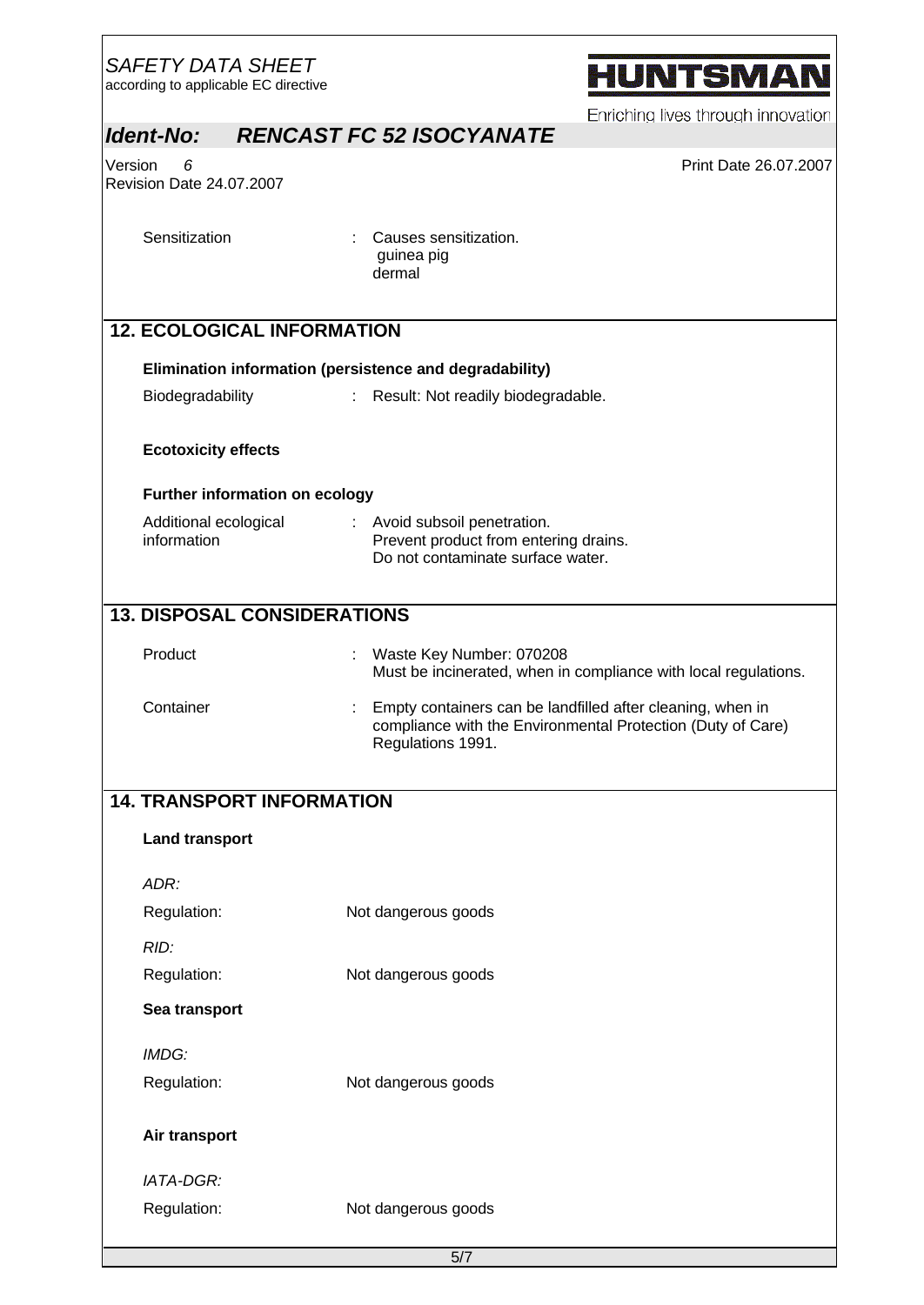according to applicable EC directive

# **HUNTSMAN**

Enriching lives through innovation

## *Ident-No: RENCAST FC 52 ISOCYANATE*

version 6 **Print Date 26.07.2007** Revision Date 24.07.2007

| <b>15. REGULATORY INFORMATION</b>                            |    |                                                                 |                                                                                                                                                  |  |  |
|--------------------------------------------------------------|----|-----------------------------------------------------------------|--------------------------------------------------------------------------------------------------------------------------------------------------|--|--|
| <b>Labelling according to EEC Directive</b>                  |    |                                                                 |                                                                                                                                                  |  |  |
| Labelling required                                           |    |                                                                 |                                                                                                                                                  |  |  |
| Symbol(s):                                                   | t. | Xn                                                              | Harmful                                                                                                                                          |  |  |
| R-phrase(s)                                                  |    | R <sub>20</sub><br>R36/37/38                                    | Harmful by inhalation.<br>Irritating to eyes, respiratory system and<br>skin.                                                                    |  |  |
|                                                              |    | R42/43                                                          | May cause sensitization by inhalation and<br>skin contact.                                                                                       |  |  |
| S-phrase(s)                                                  | t. | S <sub>26</sub>                                                 | In case of contact with eyes, rinse<br>immediately with plenty of water and seek                                                                 |  |  |
|                                                              |    | S28                                                             | medical advice.<br>After contact with skin, wash immediately                                                                                     |  |  |
|                                                              |    | S38                                                             | with plenty of soap and water.<br>In case of insufficient ventilation, wear                                                                      |  |  |
|                                                              |    | S45                                                             | suitable respiratory equipment.<br>In case of accident or if you feel unwell,<br>seek medical advice immediately (show<br>label where possible). |  |  |
| Exceptional labelling of<br>special preparations             | ÷. | manufacturer.                                                   | Contains isocyanates. See information supplied by the                                                                                            |  |  |
| Hazardous components<br>which must be listed on the<br>label |    | diphenylmethanediisocyanate, isomers and homologues<br>(R42/43) |                                                                                                                                                  |  |  |
| <b>National legislation</b>                                  |    |                                                                 |                                                                                                                                                  |  |  |
| <b>Notification status</b>                                   |    |                                                                 |                                                                                                                                                  |  |  |
|                                                              | ÷  | EINECS yes                                                      |                                                                                                                                                  |  |  |
|                                                              |    | TSCA yes                                                        |                                                                                                                                                  |  |  |
|                                                              |    | DSL yes                                                         |                                                                                                                                                  |  |  |
|                                                              |    | : AICS yes                                                      |                                                                                                                                                  |  |  |
|                                                              |    | KECI (KR) no                                                    |                                                                                                                                                  |  |  |
|                                                              |    |                                                                 |                                                                                                                                                  |  |  |